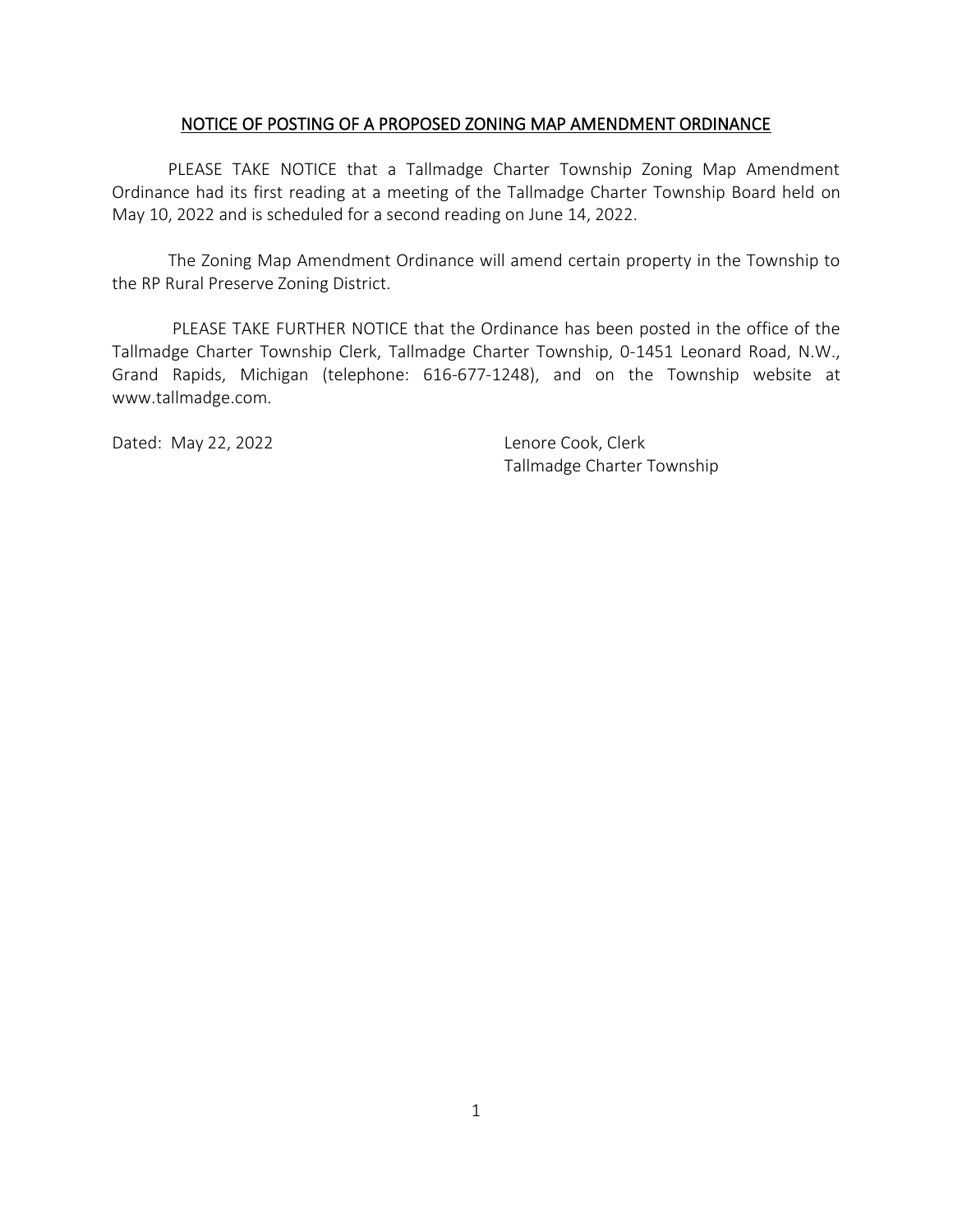The following Zoning Map Amendment Ordinance was introduced and a first reading completed at the Tallmadge Charter Township Board meeting on May 10, 2022.

ORDINANCE NO. \_\_\_\_\_\_\_\_

## ZONING MAP AMENDMENT ORDINANCE

AN ORDINANCE TO AMEND THE TALLMADGE CHARTER TOWNSHIP ZONING ORDINANCE BY REZONING CERTAIN LANDS TO THE RP RURAL PRESERVE ZONING DISTRICT, TO PROVIDE FOR SEVERABILITY, TO PROVIDE FOR REPEAL AND, TO ESTABLISH AN EFFECTIVE DATE.

THE CHARTER TOWNSHIP OF TALLMADGE, COUNTY OF OTTAWA, AND STATE OF MICHIGAN, ORDAINS:

Section 1. Amendment. The Zoning Ordinance and Map of the Charter Township of Tallmadge, Ottawa County, Michigan, the map being incorporated by reference in the Zoning Ordinance for the Charter Township of Tallmadge pursuant to Chapter 4, shall be amended so the following lands shall be rezoned to the RP Rural Preserve Zoning District. The lands are in the Charter Township of Tallmadge, Ottawa County, Michigan, and are described as follows:

PART OF NE 1/4 COM N 87D 41M 07S W 1330.86 FT & S 0D 12M 42S E 1059.39 FT FROM NE SEC COR, TH S 87D 41M 07S E 73 FT, S 41D 01M 34S E 817.79 FT, S 56D 22M 30S W 323 FT M/L TO A CREEK, TH S'LY ALG SD CREEK 315 FT M/L TO A PT S 0D 12M 42S E 1273.9 FT & N 63D 07M 58S E 411 FT M/L FROM BEG, TH S 63D 07M 58S W 411 FT M/L TO E 1/8 LI, TH N 0D 12M 42S E 1273.9 FT TO BEG. SEC 7 T7N R13W 10.01 A M/L. 70-10-07-200-019

Section 2. Severable Provisions. If any section, subsection, sentence, clause, phrase or portion of this Ordinance is for any reason held invalid or unconstitutional by any court of competent jurisdiction, such portion shall be deemed a separate, distinct, and independent provision and such holding shall not affect the validity of the remaining portions thereof.

Section 3. Repeal. All ordinances or parts of ordinances in conflict with this Ordinance are hereby expressly repealed.

Section 4. Effective Date. This amendment to the Tallmadge Charter Township Zoning Ordinance was approved and adopted by the Township Board of Tallmadge Charter Township, Ottawa County, Michigan on Theorem 2022, after a public hearing as required pursuant to Michigan Act 110 of 2006, as amended; after introduction and a first reading on 2022 and after posting and publication following such first reading as required by Michigan Act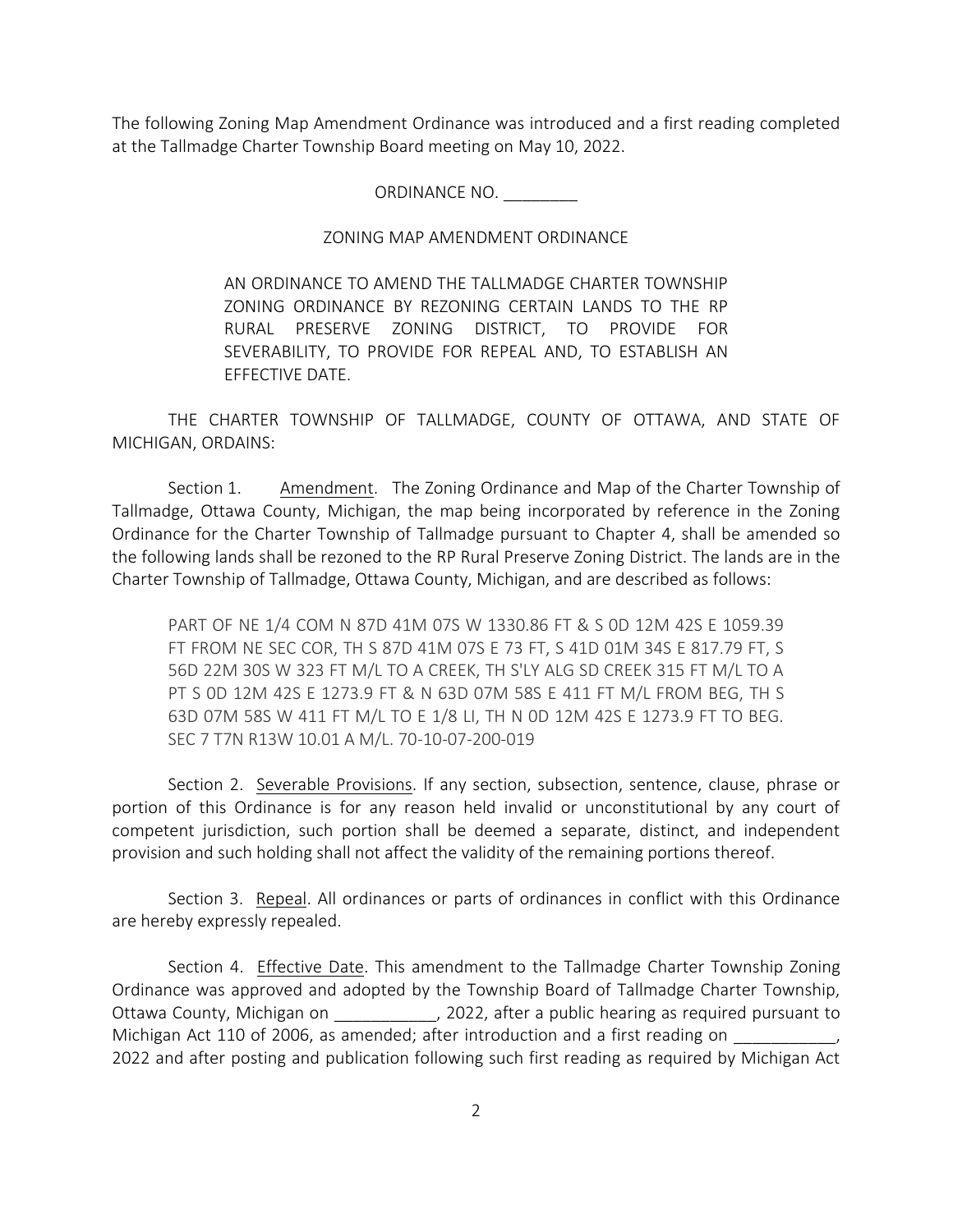359 of 1947, as amended. This Ordinance shall be effective on \_\_\_\_

2022, which date is the eighth day after publication of a Notice of Adoption and Posting of the Zoning Map Amendment Ordinance in the *Grand Rapids Press*, as required by Section 401 of Act 110, as amended. However, this effective date shall be extended as necessary to comply with the requirements of Section 402 of Act 110, as amended.

\_\_\_\_\_\_\_\_\_\_\_\_\_\_\_\_\_\_\_\_\_\_\_\_\_\_\_\_\_\_ \_\_\_\_\_\_\_\_\_\_\_\_\_\_\_\_\_\_\_\_\_\_\_\_\_\_\_\_\_\_

Mark Bennett, The Cook, Lenore Cook, Township Supervisor Township Clerk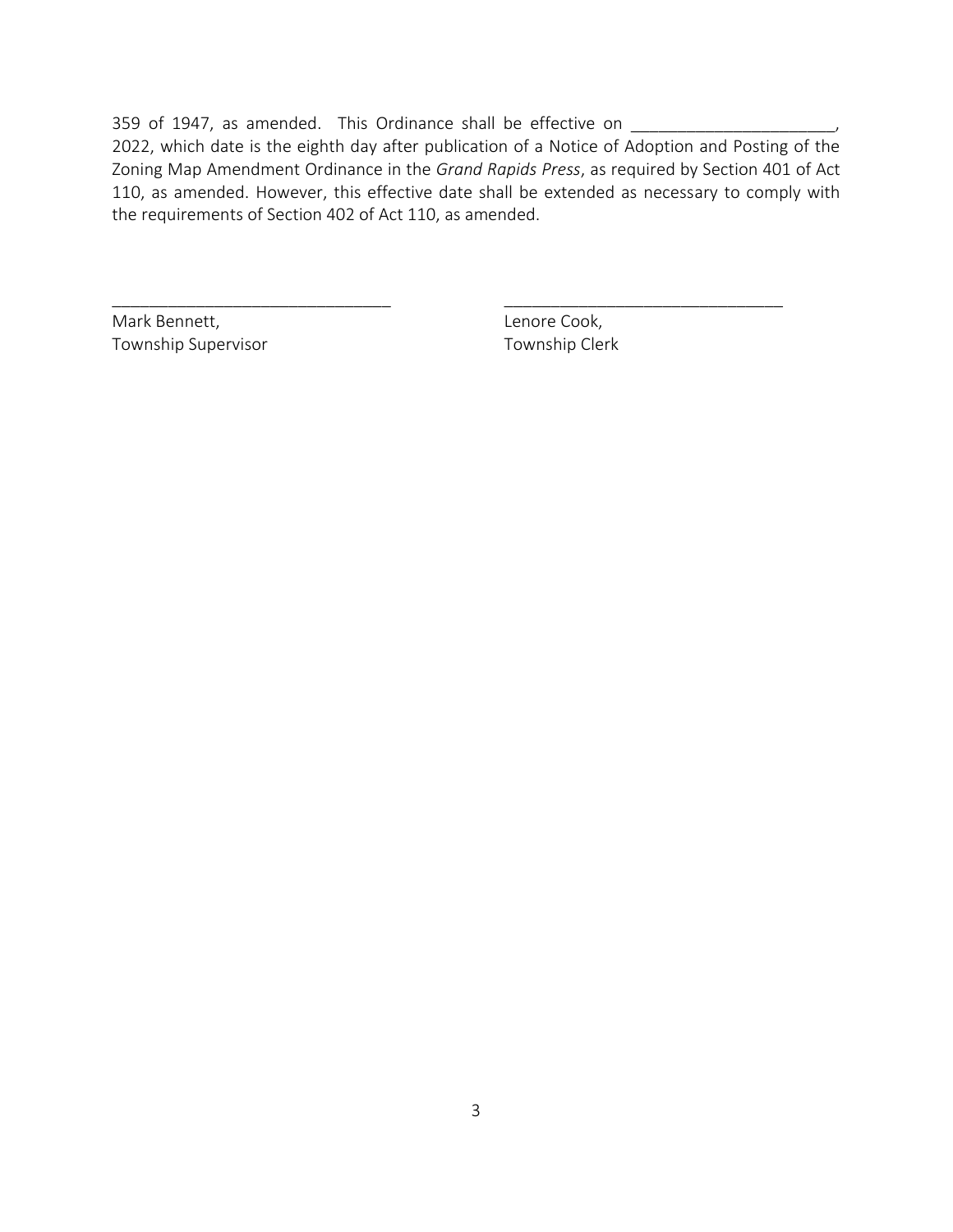## **CERTIFICATE**

| I, Lenore Cook, the Clerk for the Charter Township of Tallmadge, Ottawa County,            |
|--------------------------------------------------------------------------------------------|
| Michigan, certify that the foregoing Tallmadge Charter Township Zoning Map Amendment       |
| Ordinance was adopted at a regular meeting of the Township Board held on ____________      |
| 2022. The following members of the Township Board were present at that meeting:            |
| ________________________________. The following members of the Township Board were absent: |
| The Ordinance was adopted by the Township Board with members of the Board ___________      |
|                                                                                            |
| in opposition. Notice of Adoption of the Number of Adoption of the                         |
| Ordinance was published in the Grand Rapids Press on ________________________, 2022.       |

Lenore Cook, Clerk Tallmadge Charter Township

\_\_\_\_\_\_\_\_\_\_\_\_\_\_\_\_\_\_\_\_\_\_\_\_\_\_\_\_\_\_